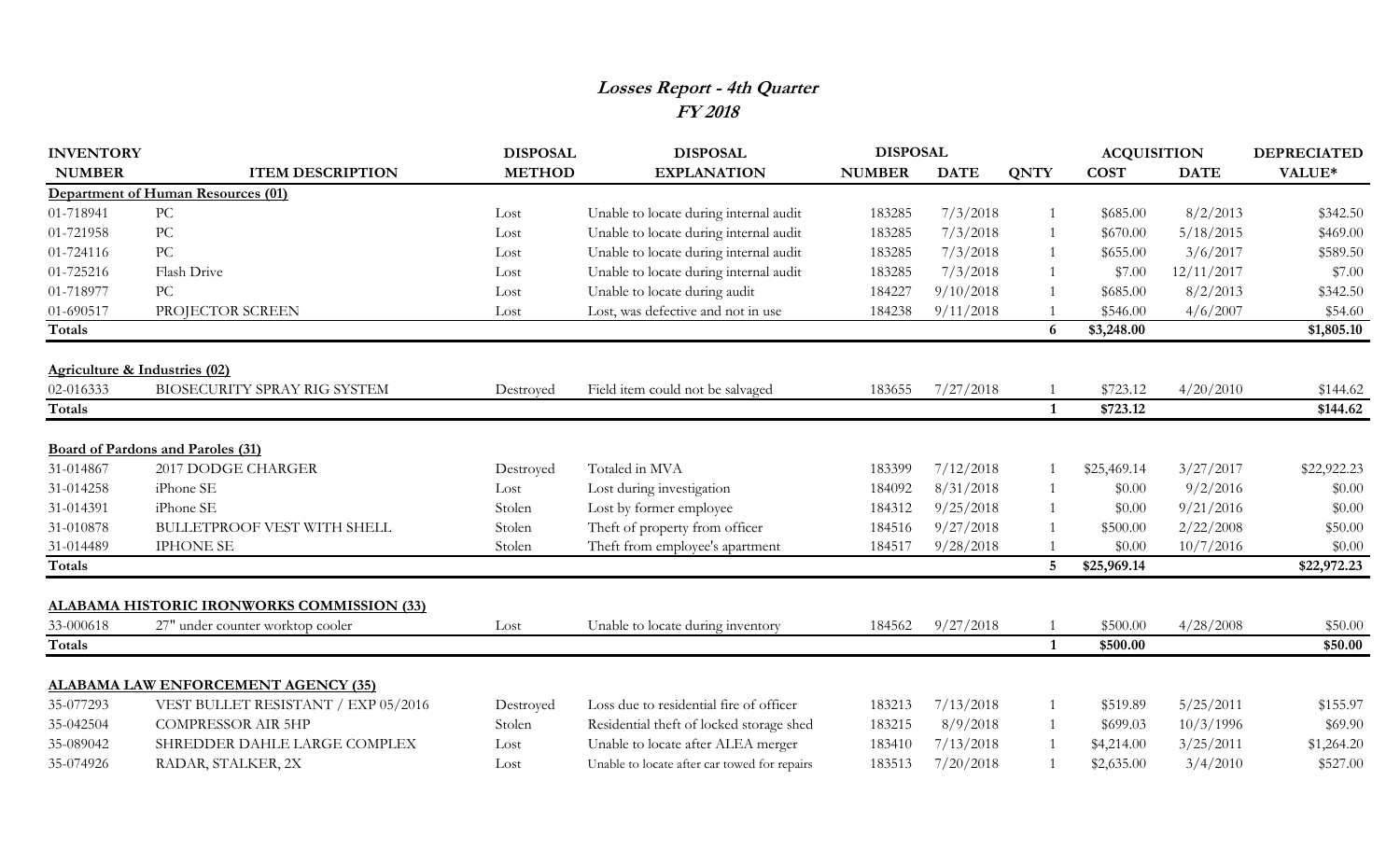| <b>INVENTORY</b>              |                                              | <b>DISPOSAL</b> | <b>DISPOSAL</b>                         | <b>DISPOSAL</b> |             |                | <b>ACQUISITION</b> | <b>DEPRECIATED</b> |             |
|-------------------------------|----------------------------------------------|-----------------|-----------------------------------------|-----------------|-------------|----------------|--------------------|--------------------|-------------|
| <b>NUMBER</b>                 | <b>ITEM DESCRIPTION</b>                      | <b>METHOD</b>   | <b>EXPLANATION</b>                      | <b>NUMBER</b>   | <b>DATE</b> | <b>QNTY</b>    | <b>COST</b>        | <b>DATE</b>        | VALUE*      |
| 35-088556                     | CAMERA BODY CAM KIT HD                       | Lost            | Unable to locate during audit           | 183521          | 7/20/2018   |                | \$428.95           | 4/1/2015           | \$300.27    |
| 35-088641                     | <b>CAMERA BODY CAM KIT HD</b>                | Lost            | Unable to locate during audit           | 183521          | 7/20/2018   |                | \$428.95           | 4/23/2015          | \$300.27    |
| 35-069369                     | PISTOL, GLOCK 23 S/A .40 CALIBER GEN 4       | Stolen          | Theft of property from locked vehicle   | 183523          | 7/20/2018   |                | \$409.00           | 8/7/2013           | \$204.50    |
| 35-082894                     | CPU ASUS ALL IN ONE AUTO TEST STATION        | Lost            | Unable to locate during audit           | 183595          | 7/25/2018   |                | \$2,000.00         | 3/6/2015           | \$1,400.00  |
| 35-088476                     | CAMERA BODY CAM KIT HD                       | Lost            | Unable to locate during audit           | 183595          | 7/25/2018   |                | \$428.95           | 3/31/2015          | \$300.27    |
| <b>Totals</b>                 |                                              |                 |                                         |                 |             | 9              | \$11,763.77        |                    | \$4,522.37  |
| Department of Revenue (40)    |                                              |                 |                                         |                 |             |                |                    |                    |             |
| 40-084209                     | LATITUDE E6540 2.9GHZ LAPTOP                 | Stolen          | Theft from unlocked personal vehicle    | 183365          | 7/12/2018   |                | \$1,484.70         | 8/28/2014          | \$890.82    |
| 40-085333                     | iPhone 7, 32 GB, Silver                      | Lost            | Item fell from purse at store or stolen | 183366          | 7/12/2018   |                | \$199.99           | 11/21/2016         | \$179.99    |
| <b>Totals</b>                 |                                              |                 |                                         |                 |             | $\overline{2}$ | \$1,684.69         |                    | \$1,070.81  |
| <b>Board of Pharmacy (60)</b> |                                              |                 |                                         |                 |             |                |                    |                    |             |
| 60-000461                     | 2015 DODGE DURANGO                           | Destroved       | Totaled from tree falling onto vehicle  | 184424          | 9/20/2018   |                | \$26,683.99        | 2/18/2015          | \$18,678.79 |
| <b>Totals</b>                 |                                              |                 |                                         |                 |             |                | \$26,683.99        |                    | \$18,678.79 |
|                               | <b>ALABAMA DEPARTMENT OF COMMERCE (69)</b>   |                 |                                         |                 |             |                |                    |                    |             |
| 69-003282                     | SUV, 2017, FORD EXPLORER, BLACK, S-1383C     | Destroyed       | Totaled in MVA                          | 184055          | 8/23/2018   |                | \$24,948.50        | 9/21/2017          | \$24,948.50 |
| <b>Totals</b>                 |                                              |                 |                                         |                 |             |                | \$24,948.50        |                    | \$24,948.50 |
|                               | Alabama Public Television (73)               |                 |                                         |                 |             |                |                    |                    |             |
| 73-998085                     | METER-DIGITAL SCOPE                          | Lost            | Unable to locate during audit           | 183448          | 7/20/2018   |                | \$1,755.00         | 3/13/1998          | \$175.50    |
| 73-240519                     | RECEIVER-MICROWAVE RADIO                     | Lost            | Unable to locate after employee passed  | 184247          | 9/24/2018   |                | \$12,546.00        | 1/18/2011          | \$3,763.80  |
| 73-240713                     | ATSC PSIP STREAM MODIFIER                    | Lost            | Unable to locate after employee passed  | 184247          | 9/24/2018   |                | \$6,680.00         | 8/23/2012          | \$2,672.00  |
| Totals                        |                                              |                 |                                         |                 |             | 3              | \$20,981.00        |                    | \$6,611.30  |
|                               | DEPARTMENT OF EARLY CHILDHOOD EDUCATION (BT) |                 |                                         |                 |             |                |                    |                    |             |
| BT-000410                     | 2009 Chevrolet Impala                        | Destroyed       | Totaled in MVA                          | 184540          | 9/26/2018   |                | \$10,375.00        | 7/16/2014          | \$6,225.00  |
| BT-000575                     | Ford Explorer                                | Destroyed       | Totaled in MVA                          | 184543          | 9/27/2018   |                | \$23,470.50        | 3/25/2015          | \$16,429.35 |
| <b>Totals</b>                 |                                              |                 |                                         |                 |             | $\overline{2}$ | \$33,845.50        |                    | \$22,654.35 |